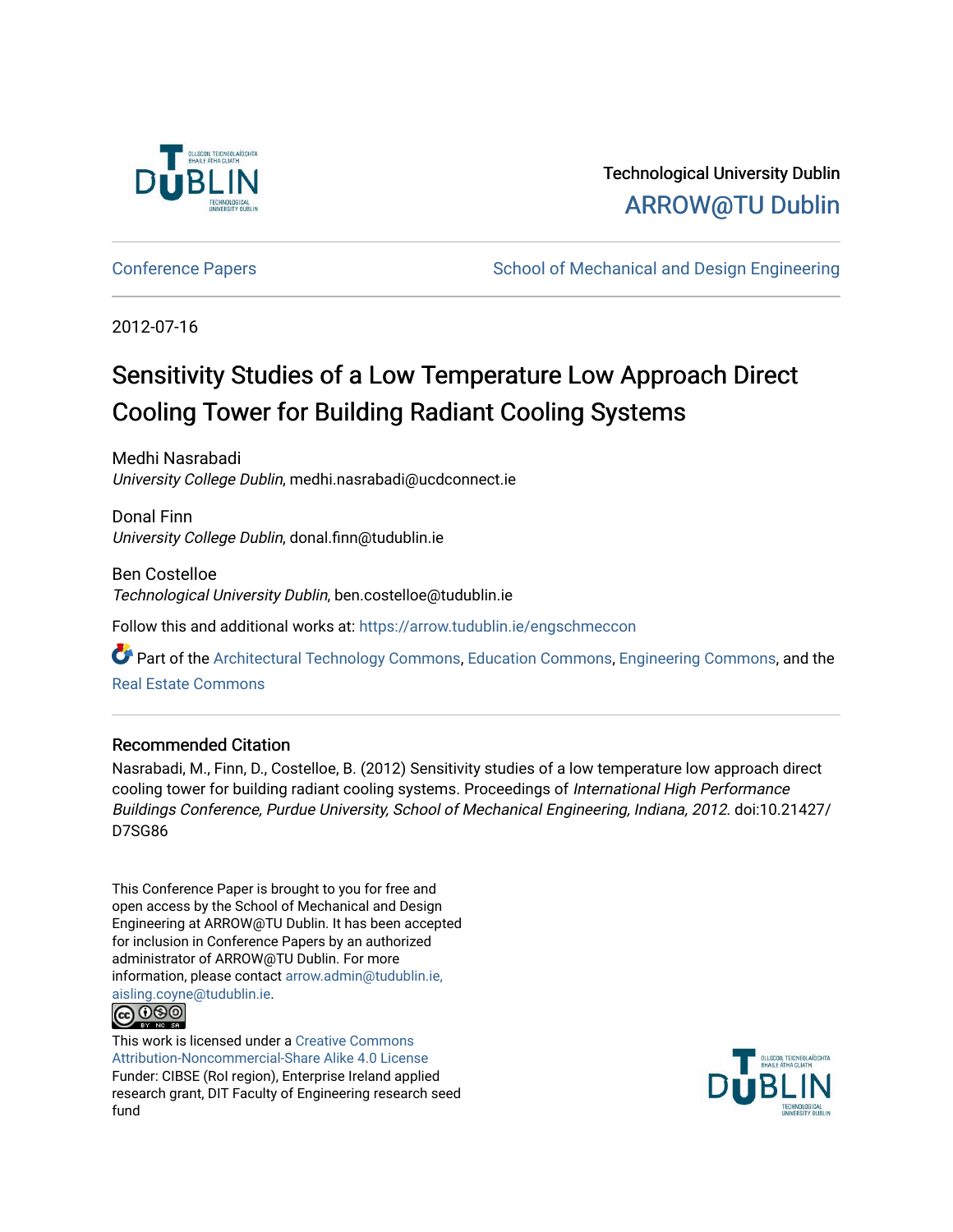# **Sensitivity Studies of a Low Temperature Low Approach Direct Cooling Tower for Building Radiant Cooling Systems**

Mehdi NASRABADI**1\***, Donal P. FINN**<sup>1</sup>**and Ben COSTELLOE**<sup>2</sup>**

<sup>1</sup> School of Mechanical and Materials Engineering, University College Dublin, Dublin, Ireland. +353 1 716 1947, mehdi.nasrabadi@ucdconnect.ie, [donal.finn@ucd.ie](mailto:donal.finn@ucd.ie)

 $2^2$  School of Civil and Building Services Engineering, Dublin Institute of Technology, Dublin, Ireland. +353 1 4023826, [ben.costelloe@dit.ie](mailto:ben.costelloe@dit.ie)

\* Corresponding Author

#### **ABSTRACT**

Recent interest in cooling towers as a mechanism for producing chilled water, together with the evolution of radiant cooling, have prompted a review of evaporative cooling in temperate maritime climates. The thermal efficiency of such systems is a key parameter, as a measure of the degree to which the system has succeeded in exploiting the cooling potential of the ambient air. The feasibility of this concept depends largely however, on achieving low approach water temperatures within an appropriate cooling tower, at acceptable levels of energy performance. Previous experimental work for a full scale evaporative cooling system has shown that it is possible to produce cooling water at low process approach conditions (1-3 K), at the higher temperatures required in radiant and displacement systems (14-18°C), with varying levels of annual availability in different temperate climate locations. For such conditions, evaporative cooling has the potential to offer an alternative approach for producing chilled water, particularly in temperate climates, where conventional mechanical air-conditioning systems can, for certain buildings, be considered to be an over engineered solution but where passive cooling is insufficient to offset cooling loads. The current paper describes the development of a mathematical model which analyses the behavior of a low approach open evaporative cooling tower. The model is used to carry out a series of sensitivity studies assessing the performance of the cooling tower subject to various weather and climatic boundary conditions.

#### **1. INTRODUCTION**

More than 40% of energy consumption in commercial buildings, especially in offices, can be attributed to HVAC systems. This figure varies for different countries and different types of commercial buildings, for instance energy consumption of HVAC systems in offices in the UK and the US accounting for 55% and 48%, respectively (Eicker 2009, Pérez-Lombard et al. 2008, Novoselac and Srebric 2002). Moreover, the rapidly growing use of airconditioning systems in temperature climates as a major contributor to electrical energy consumption has lead to increased concerns in this matter. In the European Union (EU), for instance, it is reported the growth in central airconditioning floor area has increased by 200% from 1990 to 2002 and this trend is predicted to continue by 60% to 2020 (Adnot 2002). Current predictions estimate that electricity consumption associated with the conditioning of buildings in the EU will increase to 50% by 2020 (Eicker 2009). On the other hand, the increased probability of higher ambient temperatures in the future due to global warming, leading towards hotter summers, is likely to lead to greater cooling demands in buildings in hitherto temperature climates (Poirrit et al. 2012, Smith et al. 2011). Consequently providing more effective cooling systems is crucial for reduction of energy consumption and life-cost of buildings.

Recent interest in radiant cooling systems and displacement ventilation, as a means of building cooling in temperate climates, has prompted renewed interest in evaporative cooling systems or cooling towers for generating cooling water (Dieckmann et al. 2009, Olesen 2008, Harvey 2006, Strand 2003). Evaporative cooling has the potential to offer an efficient approach for producing chilled water for such systems, particularly in temperate climates, where conventional mechanical air-conditioning systems are, for certain buildings, sometimes considered to be an over engineered solution and where passive cooling is insufficient to offset cooling loads (Alexander and O'Rourke 2008,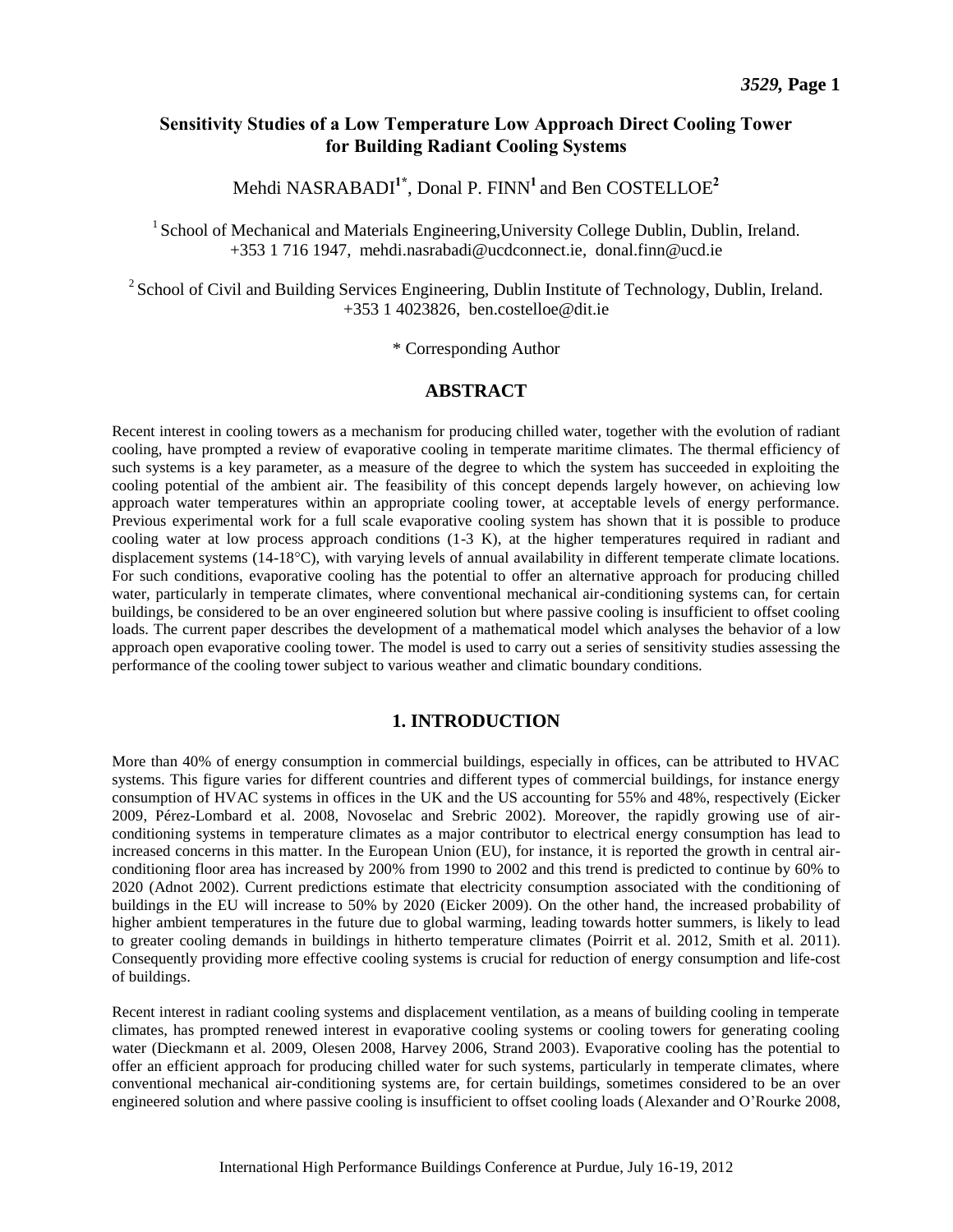Strand 2003). Water-side evaporative cooling systems are most effectively utilized when integrated with either a chilled floor or ceiling systems and in certain cases a displacement ventilation system, due to the higher cooling water temperatures (14-18<sup>°</sup>C) associated with these systems (Costelloe and Finn 2003).

In the current paper, sensitivity studies utilizing a mathematical model of an open cooling tower are described. The model is based on the  $\varepsilon$ -NTU method for modeling tower heat and mass transfer, but also takes into account the water loss due to evaporation in the tower. The mathematical model is evaluated against experimental data taken from an open tower (Costelloe and Finn 2009, Simpson and Sherwood 1946) and is described in detail elsewhere (Nasrabadi et al. 2012). The sensitivity studies are aimed at assessing the performance of the cooling tower subject to different weather boundary, thereby examining its performance subject to different weather and climatic conditions.

# **2. LITERATURE REVIEW**

There are various well-known methods for modeling the heat and mass transfer processes associated with wet cooling towers including: the Merkel method, the Poppe method and the effectiveness–NTU method (Jaber and Webb 1989, Kloppers and Kroger 2005). The earliest practical use of differential equations to describe the heat and mass transfer within cooling towers was presented by Merkel (Kloppers and Kroger 2005). The Merkel method makes use of some important assumptions (Kloppers and Kroger 2005, Khan and Zubair 2003) including: assuming that the Lewis factor is equal to unity, assuming that the air exiting from the tower is saturated, neglecting the reduction of water flow rate due to evaporation in the tower water mass balance and assuming that the specific heat capacity of air-stream mixture at constant pressure is same as that of the dry air.

Although the effectiveness-NTU relied on the same simplifying assumptions as outlined in the Merkel method, the Poppe model, developed by Poppe and Rogener (1991), does not use these assumptions (Kloppers and Kroger 2005). In Poppe method, the Lewis factor estimated according to the Bosnjakovic relation and then by using a fourth order Runge-Kutta approach water outlet temperature and heat transfer calculated (Kloppers and Kroger 2003). It is shown that the results of Poppe method are better than the Merkel or ε-NTU method for high temperature heat rejection applications (Kloppers and Kroger 2003 & 2005).

Khan and Zubair (2003) investigated the effect of the ratio of mass flow rate of water to mass flow rate of moist air  $(\dot{m}_w/\dot{m}_{moist\ air})$  on the performance of a wet cooling tower. The tower, which had a Lewis factor equal to 0.9 and where its NTU was estimated by means of an empirical equation based on the measurements of Simpson and Sherwood (1946). Boundary conditions included inlet air dry bulb and wet bulb temperatures of 29 $^{\circ}$ C and 21.1 $^{\circ}$ C, respectively and the inlet water temperature was 28.7°C (Khan and Zubair 2003). It is shown in different values of mass flow rate ratio, latent heat transfer or evaporation dominated the total heat rejection and this factor increased as  $\dot{m}_w / \dot{m}_{moist\ air} \ge 1$  (Khan and Zubair 2003).

A full scale evaporative cooling system including: an open counter flow cooling tower, a primary and secondary circuit with an intermediate heat exchanger (Fig. 1) was designed by Costelloe and Finn (2003). It is shown this system can successfully deliver high temperature  $(14-18\degree C)$  chilled water for radiant cooling or chilled ceiling cooling systems which are used in temperate climate such as Dublin, Ireland (Costelloe and Finn 2003). The performance of this system on different water flow rate is investigated and it is indicated the COP of the cooling tower varied between 6 and 16, which are better than the average COP of standard air cooled machines (Costelloe and Finn 2007).

# **3. MATHEMATICAL MODEL**

The mathematical model used to carry out the sensitivity studies described in the current paper is outlined in detail elsewhere (Nasrabadi et al. 2012). Briefly, the model is based on a mechanical draft counter-flow cooling tower, as shown in Fig. 1, using a *corrected effectiveness-NTU* approach*.* In this method, the Lewis factor is assumed to unity and the exiting air is considered saturated, but in contrast to standard effectiveness-NTU method (Kloppers and Kroger 2003) or the Merkel method (Kloppers and Kroger 2003), the change in tower water mass flow rate due to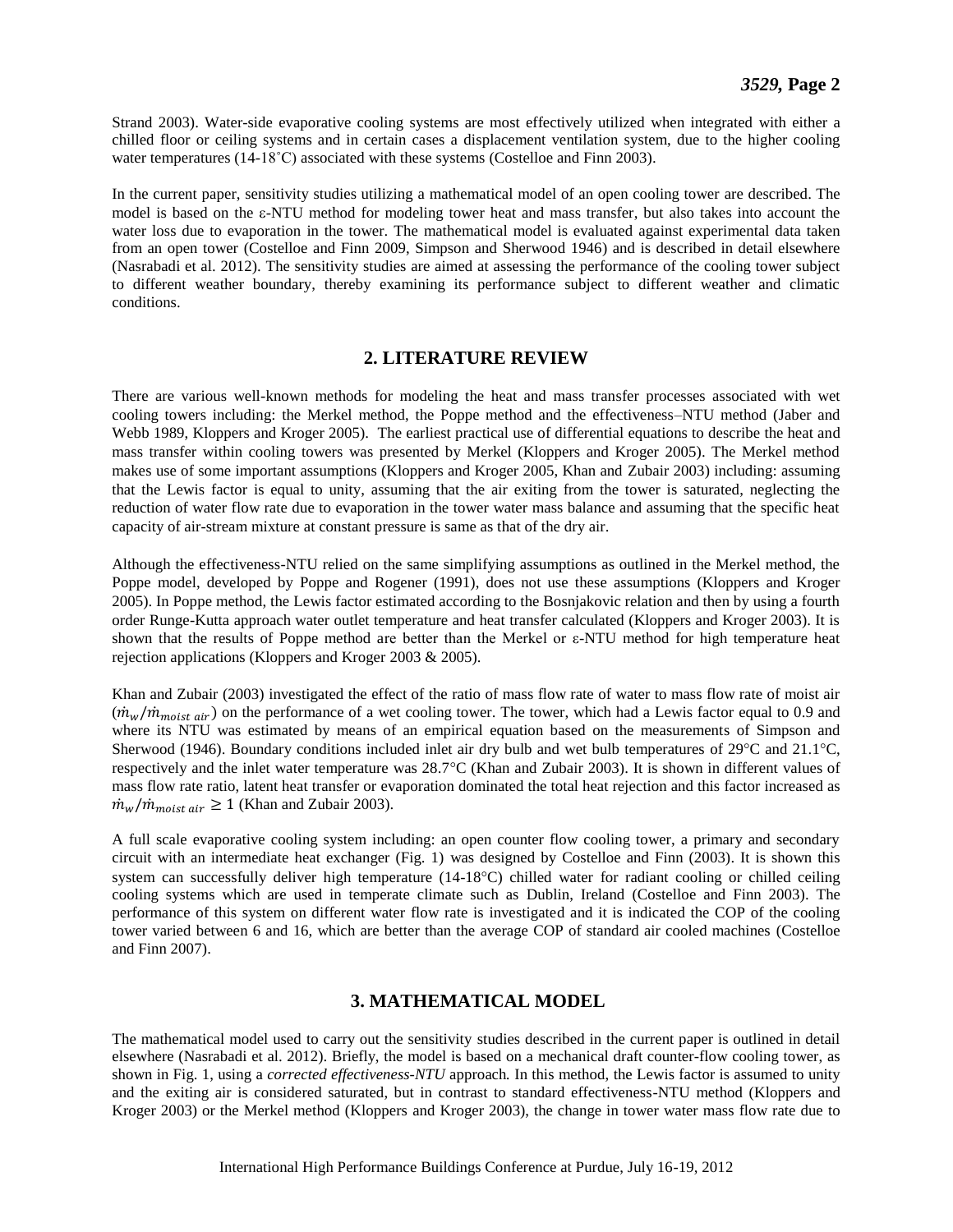evaporation is taken into account and the specific heat of air-stream mixture is assumed not be constant and it is estimated in each step of the numerical calculation.



**Figure 1:** Schematic of an indirect evaporative cooling system and the associated cooling tower (Costelloe, 2009)

Equation 1, which is used to determine the heat transfer rate in the Merkel and ε-NTU methods, can be written as follows:

$$
\dot{Q} = \dot{m}_w c_{pw} (T_{wi} - T_{wo}) \tag{1}
$$

As can be seen in equation (1), the loss of water mass flow rate is ignored and thus in contrast to Poppe method, the Merkel and ε-NTU methods predict lower heat rejection rate (Kroger 2004). In order to correct for the Merkel assumption that ignores the evaporation of cooling tower water, the mass flow rate due to evaporation is calculated as follows:

$$
\dot{m}_{evap} = \dot{m}_a \times (\omega_o - \omega_i) \tag{2}
$$

Using Equation 2, Equation 1 can be modified to account for tower evaporation, as follows:

$$
\dot{Q} = \dot{m}_{wi}c_{pw}T_{wi} - (\dot{m}_{wi} - \dot{m}_{evap})C_{pw}T_{wo}
$$
\n(3)

When Equation (3) is used for the calculation of heat transfer, estimates by the improved Merkel method and Poppe method are quite similar (Kloppers and Kroger 2003).

The wet cooling tower coefficient or the Merkel number  $(Me)$  is an important factor for calculation of the number of transfer units in cooling towers. Various researchers have examined this issue, including Khan and Zubair (2001). Khan and Zubair showed that the cooling tower coefficient can be calculated by:

$$
Me = KaV/L = c \times \left(\frac{m_w}{m_a}\right)^n
$$
\n(4)

where c and n are empirical constants. Costelloe and Finn (2009) developed an empirical relation for the wet cooling tower coefficient or the Merkel number and for the open cooling tower described in Fig. 1. It was found to be:

$$
Me = 1.3 \times \left(\frac{m_w}{m_a}\right)^{-0.77}
$$
 (5)

When the inlet conditions, including the mass flow rate of water and air, the dry bulb and wet bulb temperatures of inlet air and the inlet water temperature are known, the outlet water temperature and the outlet air temperature can be calculated, thereby allowing the effectiveness and heat transfer for the cooling tower to be determined.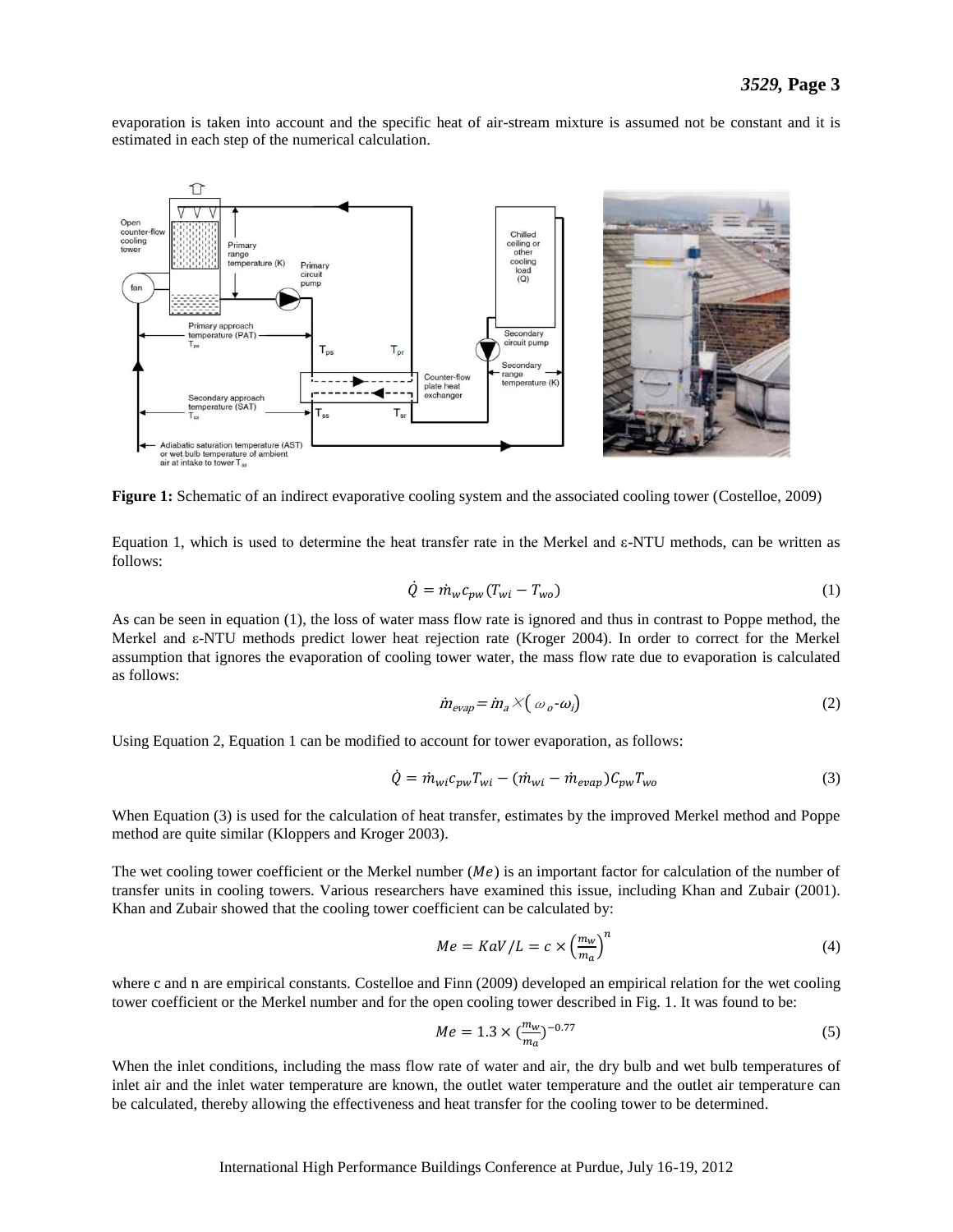Tables 1 and 2 show the results using the current model. The experimental data in Table 1 are taken from the mechanical draft tower, as shown in Figure 1 and is described elsewhere by Costelloe and Finn (2009). Using the data from Table 1, a comparison between the calculated outlet water temperatures and the experimental data is presented in Figure 2. The largest difference in calculation of water temperatures can be seen to be 0.28 K (Table 1), equivalent to an error of less than  $\pm 2.5\%$  (as per Figure 2), referenced with respect to 0<sup>o</sup>C.

| Measured data by Costello & Finn (2009) |                    |              |                                          |                                              | <b>Results from current model</b>          |                                                |  |  |
|-----------------------------------------|--------------------|--------------|------------------------------------------|----------------------------------------------|--------------------------------------------|------------------------------------------------|--|--|
| <b>Test</b><br>N <sub>0</sub>           | <b>DBT</b><br>(°C) | RH<br>$($ %) | <b>Water Inlet</b><br>Temp $(^{\circ}C)$ | <b>Water Outlet</b><br>Temp. $({}^{\circ}C)$ | <b>Water Outlet</b><br>Temp. $(^{\circ}C)$ | <b>Water Outlet Temp.</b><br><b>Difference</b> |  |  |
|                                         | 14.09              | 57.69        | 15.06                                    | 12.89                                        | 12.82                                      | $-0.07$                                        |  |  |
| 2                                       | 15.36              | 51.61        | 16.21                                    | 13.37                                        | 13.24                                      | $-0.13$                                        |  |  |
| 3                                       | 14.99              | 60.18        | 14.61                                    | 12.69                                        | 12.89                                      | 0.20                                           |  |  |
| 4                                       | 14.98              | 60.95        | 14.93                                    | 12.70                                        | 12.86                                      | 0.16                                           |  |  |
| 5                                       | 15.86              | 57.0         | 15.30                                    | 13.00                                        | 13.28                                      | 0.28                                           |  |  |
| 6                                       | 13.95              | 66.67        | 15.11                                    | 12.35                                        | 12.23                                      | $-0.12$                                        |  |  |
| 7                                       | 14.26              | 64.31        | 15.16                                    | 12.36                                        | 12.42                                      | 0.06                                           |  |  |
| 8                                       | 14.76              | 62.93        | 15.55                                    | 12.35                                        | 12.37                                      | 0.02                                           |  |  |
| 9                                       | 14.91              | 59.80        | 15.97                                    | 11.91                                        | 11.92                                      | 0.01                                           |  |  |

**Table 1**: Comparison between the results of model and experimental data (Costelloe and Finn, 2009)

Table 2 presents measured data for alternative high temperature heat rejection applications in a cooling tower analysed by Simpson and Sherwood (1946). In this table, a comparison between air and water outlet temperature are shown. The largest discrepancy for air and water are 0.83 and 0.57 K respectively, which is equivalent to less than  $\pm 2.4\%$  (Figure 2).

| <b>Measured data by Simpson and Sherwood (1946)</b> |                      |                                                 |                    |                                |                   | <b>Results from current model</b> |                      |                                |               |                                 |               |
|-----------------------------------------------------|----------------------|-------------------------------------------------|--------------------|--------------------------------|-------------------|-----------------------------------|----------------------|--------------------------------|---------------|---------------------------------|---------------|
| Case                                                | $m_{a,in}$<br>(kg/s) | $\mathbf{m}_{\mathbf{w},\mathbf{in}}$<br>(kg/s) | $T_{db,in}$<br>(C) | $T_{wb,in}$<br>$({}^{\circ}C)$ | $T_{w,in}$<br>(C) | $T_{w,out}$<br>$({}^{\circ}C)$    | $T_{wb,out}$<br>(°C) | $T_{w,out}$<br>$({}^{\circ}C)$ | Temp.<br>Dif. | $T_{wb,out}$<br>$({}^{\circ}C)$ | Temp.<br>Dif. |
|                                                     | 1.158                | 0.754                                           | 34.11              | 21.11                          | 41.44             | 26                                | 31.16                | 26.29                          | 0.29          | 30.49                           | $-0.67$       |
| 2                                                   | 1.187                | 1.259                                           | 29                 | 21.11                          | 28.72             | 24.22                             | 26.17                | 24.78                          | 0.56          | 25.59                           | $-0.58$       |
| 3                                                   | 1.187                | 1.259                                           | 30.50              | 21.11                          | 34.50             | 26.22                             | 29.90                | 26.61                          | 0.39          | 29.32                           | $-0.58$       |
| 4                                                   | 1.2653               | 1.008                                           | 35                 | 26.67                          | 38.78             | 29.33                             | 32.89                | 29.87                          | 0.54          | 32.45                           | $-0.44$       |
| 5                                                   | 1.250                | 1.008                                           | 35                 | 26.67                          | 38.78             | 29.33                             | 32.89                | 29.90                          | 0.57          | 32.49                           | $-0.40$       |
| 6                                                   | 1.1871               | 1.0088                                          | 28.83              | 21.11                          | 33.22             | 25.50                             | 28.44                | 25.26                          | $-0.24$       | 27.97                           | $-0.47$       |
| 7                                                   | 1.1653               | 1.0088                                          | 31.78              | 26.67                          | 34.39             | 29                                | 31.22                | 28.95                          | $-0.05$       | 30.69                           | $-0.53$       |
| 8                                                   | 1.1584               | 0.7548                                          | 35                 | 23.89                          | 43.61             | 27.89                             | 32.78                | 28.24                          | 0.35          | 32.48                           | $-0.3$        |
| 9                                                   | 1.2653               | 1.0088                                          | 35                 | 26.67                          | 38.78             | 29.33                             | 33.28                | 29.87                          | 0.54          | 32.45                           | $-0.83$       |
| 10                                                  | 1.1566               | 0.7548                                          | 35.72              | 26.67                          | 43.06             | 29.72                             | 33.89                | 29.93                          | 0.21          | 33.46                           | $-0.43$       |

**Table 2**: Comparison between current model and measured data (Simpson and Sherwood, 1946)

#### **4. SENSITIVITY STUDIES**

The mathematical model described in Section 3 was used for a series of sensitivity studies aimed at examining the performance of the cooling tower for different climatic design conditions that could be expected for temperate climates. In order to study the performance of such a low temperature cooling tower subject to different ambient conditions, the necessary boundary conditions should first be determined. A control volume of cooling tower with boundary conditions is shown in Figure 3. Applying the first law of thermodynamics to the tower under conditions of steady state steady flow (SSSF), the following expression can be written: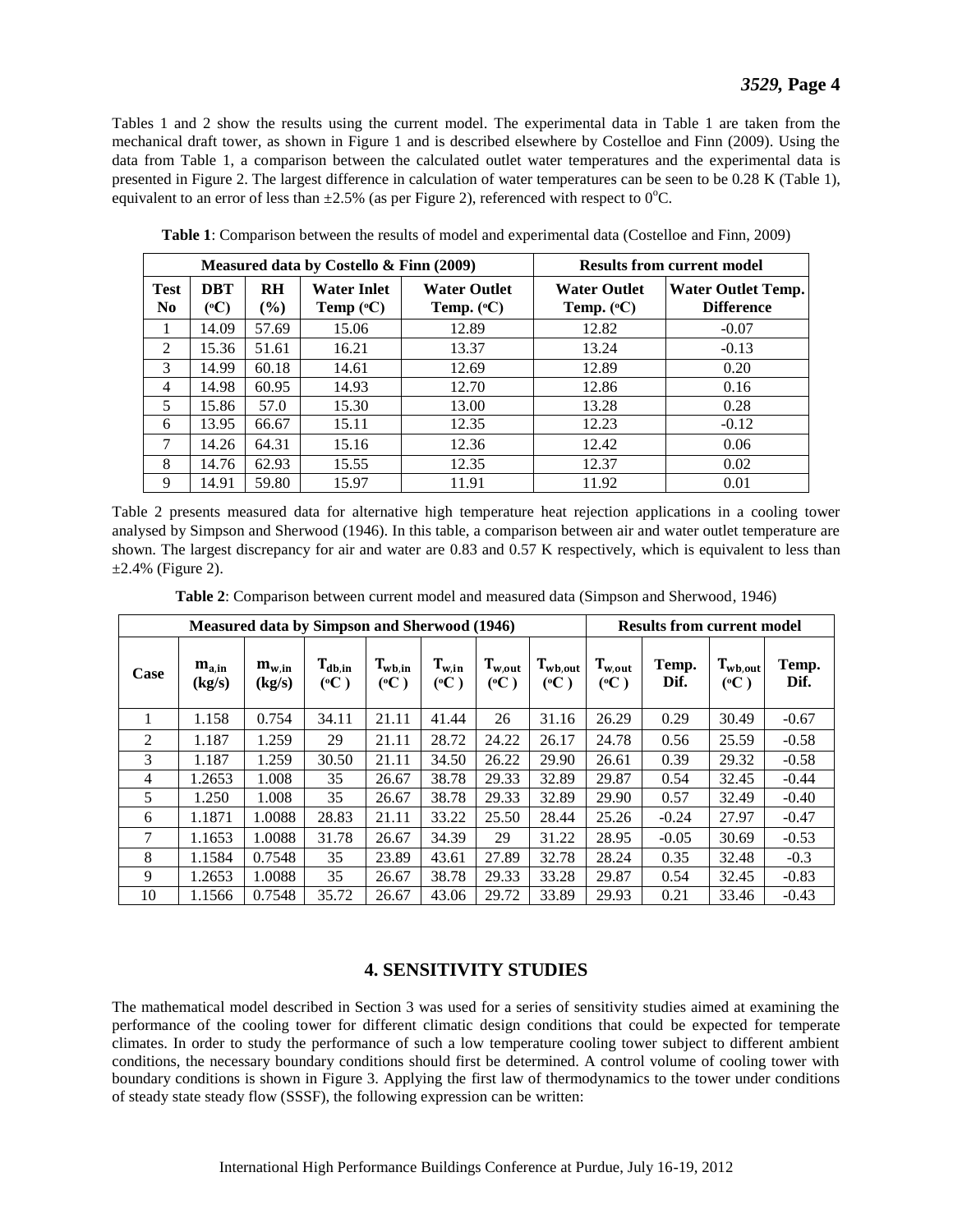

**Figure 2:** Comparison of tower water outlet temperature against experimental data (Costelloe and Finn 2009, Simpson and Sherwood 1946)

$$
\dot{m}_w \times \dot{i}_{water\_in} + \dot{m}_{Air\_in} \times \dot{i}_{Air\_in} = (\dot{m}_{Air\_in} + \dot{m}_{evap}) \times \dot{i}_{Air\_out} + (\dot{m}_w - \dot{m}_{evap}) \times \dot{i}_{water\_out}
$$
(6)

where  $\dot{m}_{Air}$  and  $i_{Air}$  are the mass flow rate and enthalpy of air-water vapor mixture respectively.

Equation (6) can be rewritten as:

$$
\dot{m}_w \times \dot{i}_{water\_in} - (\dot{m}_w - \dot{m}_{evap}) \times \dot{i}_{water\_out} = (\dot{m}_{Air\_in} + \dot{m}_{evap}) \times \dot{i}_{Air\_out} - \dot{m}_{Air\_in} \times \dot{i}_{Air\_in}
$$
 (7)



and  $\dot{m}_a$  is mass flow rate of dry air and  $\omega$  is humidity ratio.



**Figure 3:** Cooling tower control volume with water and air flow boundary conditions.

The enthalpy of the air-water vapor mixture is defined as follows:

$$
i_{Air} = \{C_{pa} \times T + \omega \left[i_{fgwo} + C_{pv} \times T\right]\} / (1 + \omega) \tag{9}
$$

where  $C_{pa}$  and  $C_{pv}$  are the specific heat capacities of dry air and saturated water vapour respectively and i<sub>fgwo</sub> is the latent heat of water at  $0^{\circ}$ C.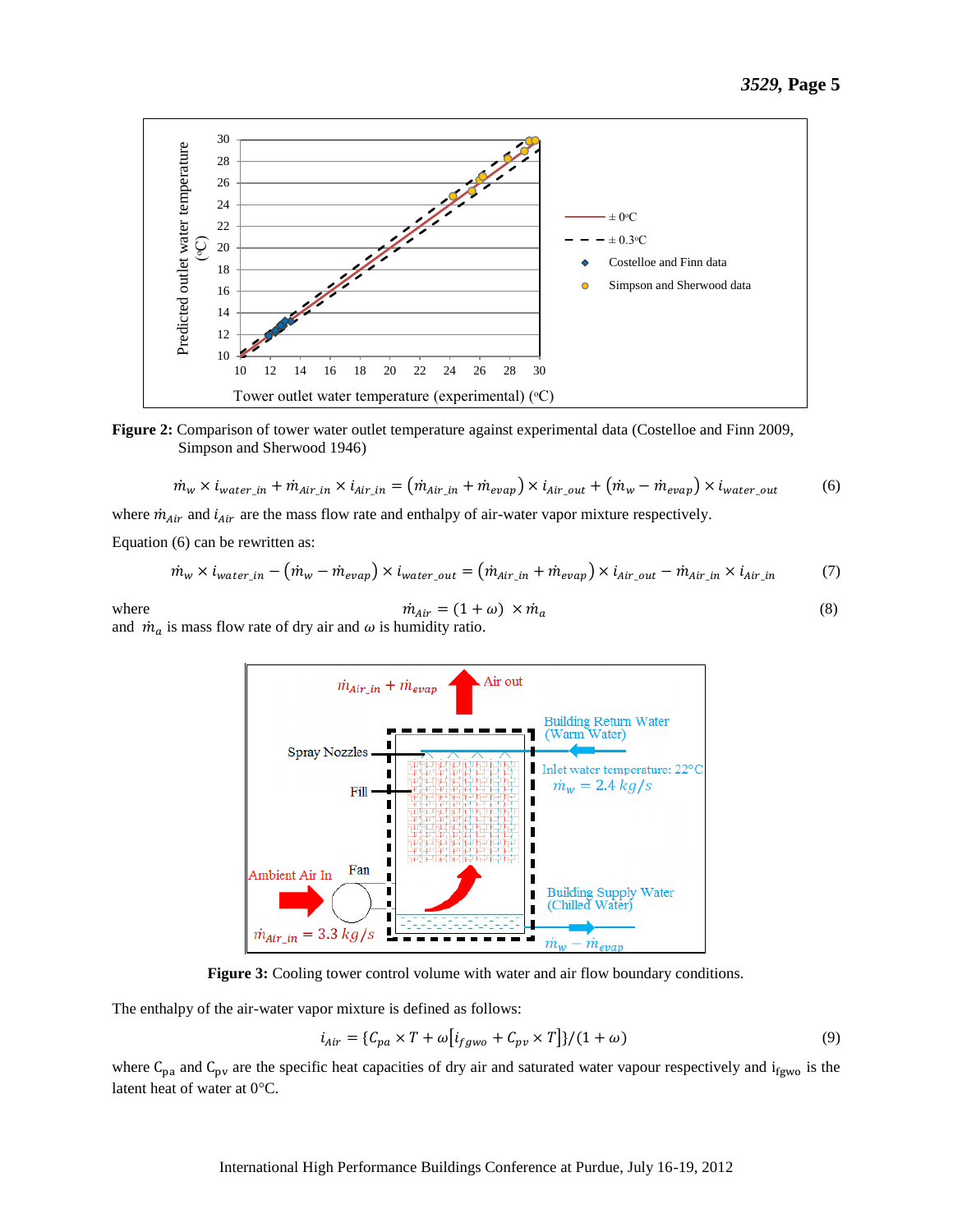The enthalpy of the air-water vapor mixture per unit mass of dry air is given by:

$$
i'_{Air} = C_{pa} \times T + \omega[i_{fgwo} + C_{pv} \times T]
$$
\n(10)

The sensible and latent heat transfer associated with the air in the tower can estimated as follows:

$$
\dot{Q}_{air\_sensible} = \dot{m}_a \times (C_{pa} + \omega \times C_{pv})_{out} \times T_{Air\_out} - \dot{m}_a \times (C_{pa} + \omega \times C_{pv})_{in} \times T_{Air\_in}
$$
 (11)

$$
\dot{Q}_{air\_latent} = \dot{m}_a \times \dot{i}_{fgwo} \times \omega_{out} - \dot{m}_a \times \dot{i}_{fgwo} \times \omega_{in}
$$
\n(12)

Using the above equations, the performance of the cooling tower as a function of different weather design ambient conditions is considered in the following sections.

#### **4.1 Constant Humidity Ratio**

Figures 4 and 5 show cooling tower performance as a function of ambient dry bulb temperature for three different humidity ratios. The humidity ratios can be considered to be representative of the range of design conditions that could be expected for different temperate climates, from dry conditions (low humidity ratio,  $\omega = 4$  g/kg) to more humid conditions (high humidity ratio,  $\omega = 12$  g/kg). Variation of the dry bulb temperature at constant humidity ratio can be considered to approximate a 24 hour diurnal variation between day and night conditions. Examining Figure 4, it can be seen that the tower chilled water outlet temperature tracks the wet bulb temperature closely, thereby ensuring that the primary approach temperature is almost constant, although it can be observed to decrease slightly with increasing wet bulb temperature. For drier conditions, a larger approach is evident (5K), with a small approach (1K) evident for conditions where higher humidity ratios are present. It can also be observed that for a humidity ratio of  $\omega = 12$  g/kg and associated high wet bulb temperature conditions, the primary approach reaches zero, as the wet bulb temperature converges with the tower entry water temperature, under which conditions the tower cooling capacity declines to zero.



**Figure 4:** Predicted tower water outlet temperature as a function of ambient air temperature at different humidity ratios ( $\dot{m}_{air} = 3.3 \text{ kg} \cdot \text{s}^{-1}$ ,  $\dot{m}_{water} = 2.4 \text{ kg} \cdot \text{s}^{-1}$ , tower water inlet temperature = 22°C).

Referring to Figure 5, it can be seen that for most conditions, the majority of cooling tower heat transfer can be attributed to latent heat transfer. Latent heat transfer is observed to decrease significantly with increasing humidity ratio as well as increasing dry and wet bulb temperature. Sensible heat transfer plays a less significant role relative to latent heat transfer, but as ambient air temperatures approaches and exceeds the tower water entry temperature, sensible heat transfer can be observed to be negative, thereby acting to decrease the overall capacity of the tower. Finally, it can be observed at warm, humid conditions that the tower overall capacity tends to zero.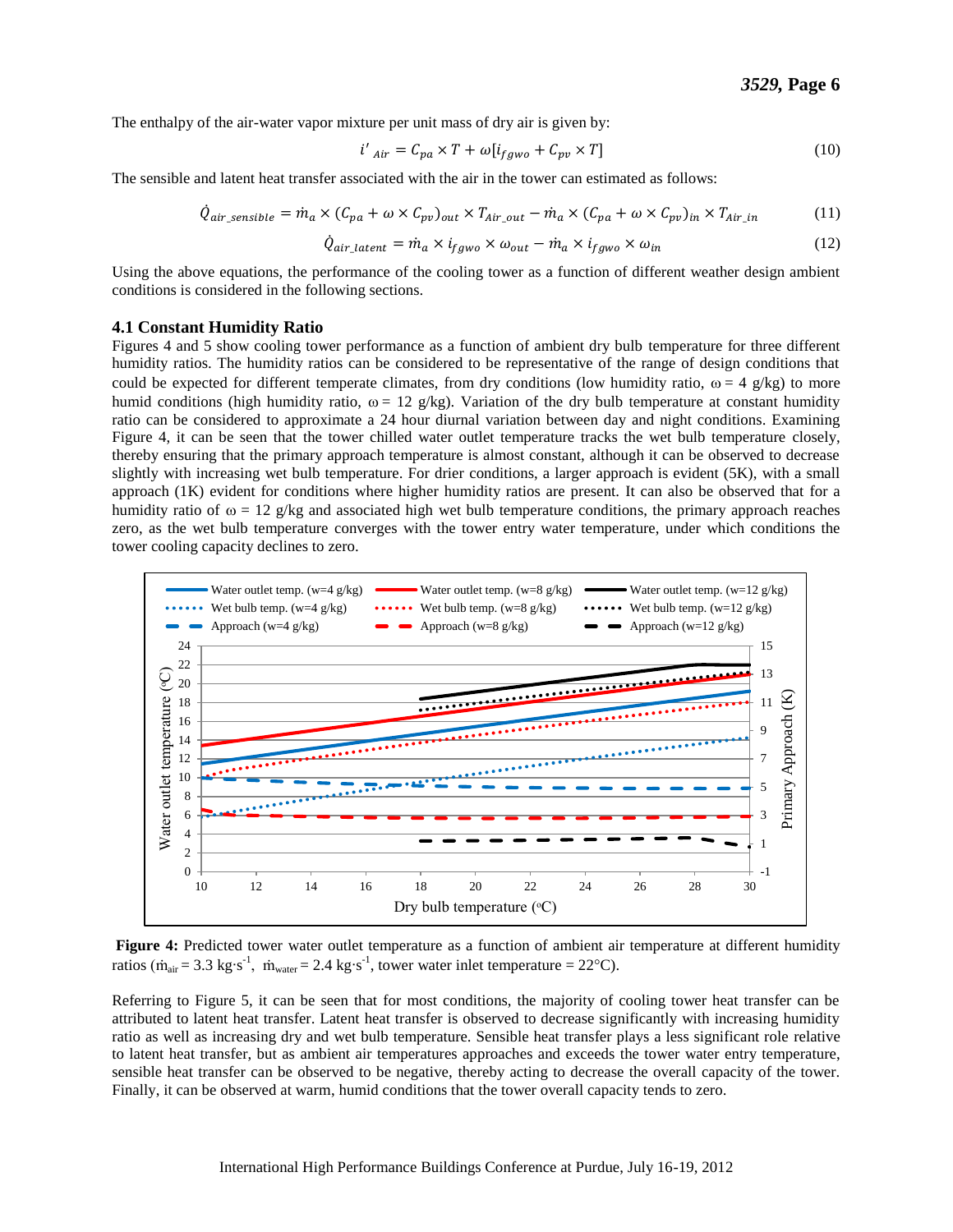

**Figure 5:** Predicted tower heat transfer as a function of ambient air temperature at different humidity ratios  $(\dot{m}_{air} = 3.3 \text{ kg} \cdot \text{s}^{-1}, \dot{m}_{water} = 2.4 \text{ kg} \cdot \text{s}^{-1}, \text{ tower water inlet temperature} = 22 \text{°C}).$ 

#### **4.2 Constant Ambient Temperature**

Using three different dry bulb conditions (10 $^{\circ}$ C, 20 $^{\circ}$ C and 30 $^{\circ}$ C) as a function of relative humidity, Figures 6 and 7 present tower performance data, which could be considered akin to considering three geographical locations, where conditions can vary from relatively dry to relatively humid. Examining Figure 6, it can be observed, in all cases, that the water outlet temperature increases and the approach decreases as the relative humidity increases.



**Figure 6:** Predicted tower water outlet temperature as a function of relative humidity at different ambient temperatures ( $\dot{m}_{air}$  = 3.3 kg⋅s<sup>-1</sup>,  $\dot{m}_{water}$  = 2.4 kg⋅s<sup>-1</sup>, tower water inlet temperature = 22°C).

Considering Figure 7, the overall cooling performance of the tower can be seen to heavily influenced by its latent heat transfer capabilities. Of particular interest is the case for an ambient temperature of  $30^{\circ}$ C, where for RH values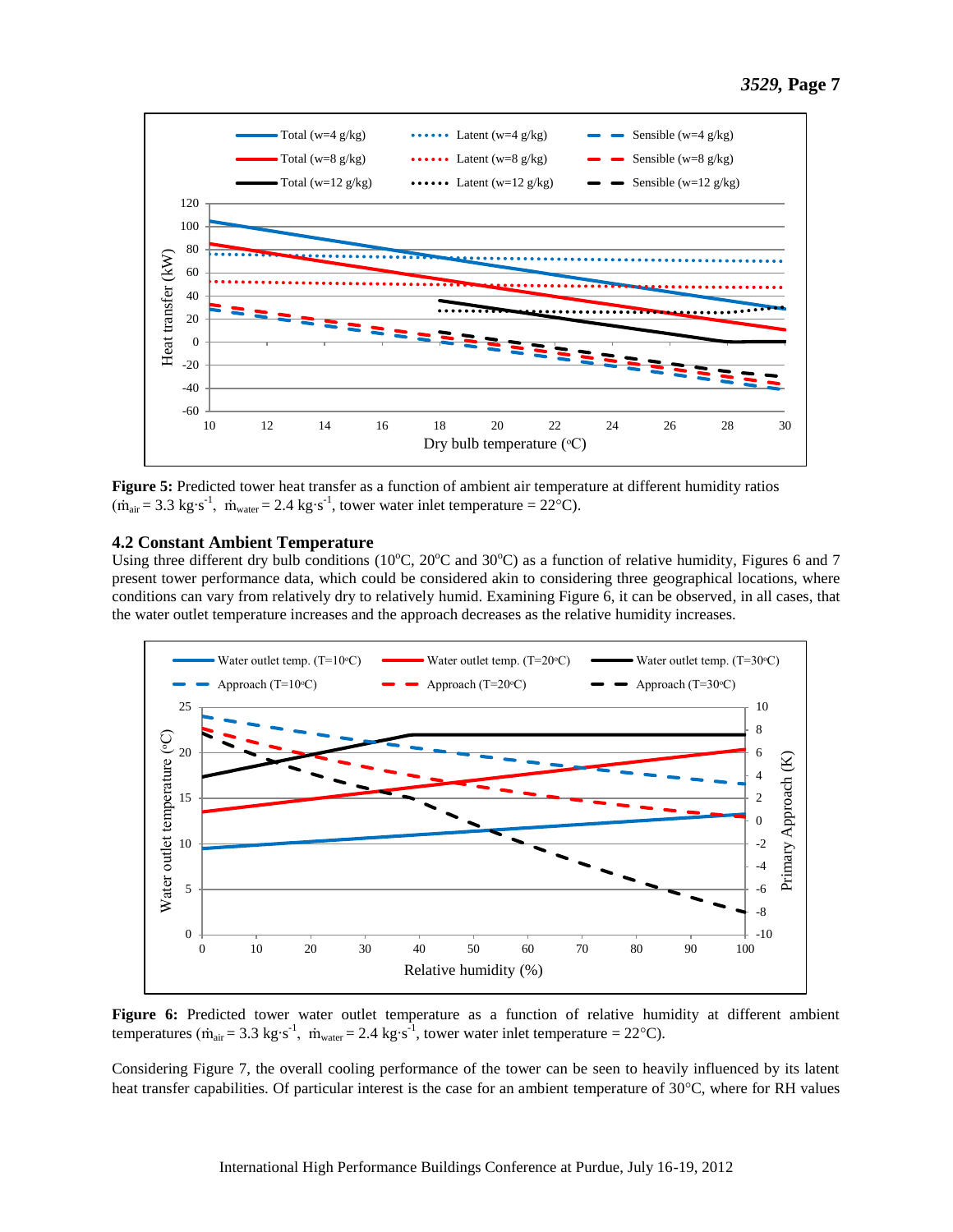in excess of 40% RH, it can be seen that the tower water exit temperature remains the same as the tower inlet temperature. This is also evident in Figure 7, where total heat transfer is zero for RH values above 40%.



**Figure 7:** Predicted tower heat transfer as a function of relative humidity at different ambient temperatures  $(\dot{m}_{air} = 3.3 \text{ kg} \cdot \text{s}^{-1}, \dot{m}_{water} = 2.4 \text{ kg} \cdot \text{s}^{-1}, \text{ tower water inlet temperature} = 22 \text{°C}.$ 

#### **4.3 Constant relative humidity**

To examine the effect of relative humidity, the performance of the cooling tower at different relative humidity values (low, medium and high) for a range of ambient temperatures from  $10^{\circ}$ C to  $30^{\circ}$ C is shown in Figures 8 and 9. It can be seen that the ability to produce chilled water decreases as relative humidity increases. It can also be seen that when the relative humidity is approximately 50%, the tower can only produce chilled water at  $20^{\circ}$ C for ambient temperatures less than 25°C.



**Figure 8:** Predicted tower water outlet temperature as a function of ambient air temperature at different relative humidity ( $\dot{m}_{air}$  = 3.3 kg⋅s<sup>-1</sup>,  $\dot{m}_{water}$  = 2.4 kg⋅s<sup>-1</sup>, tower water inlet temperature = 22°C).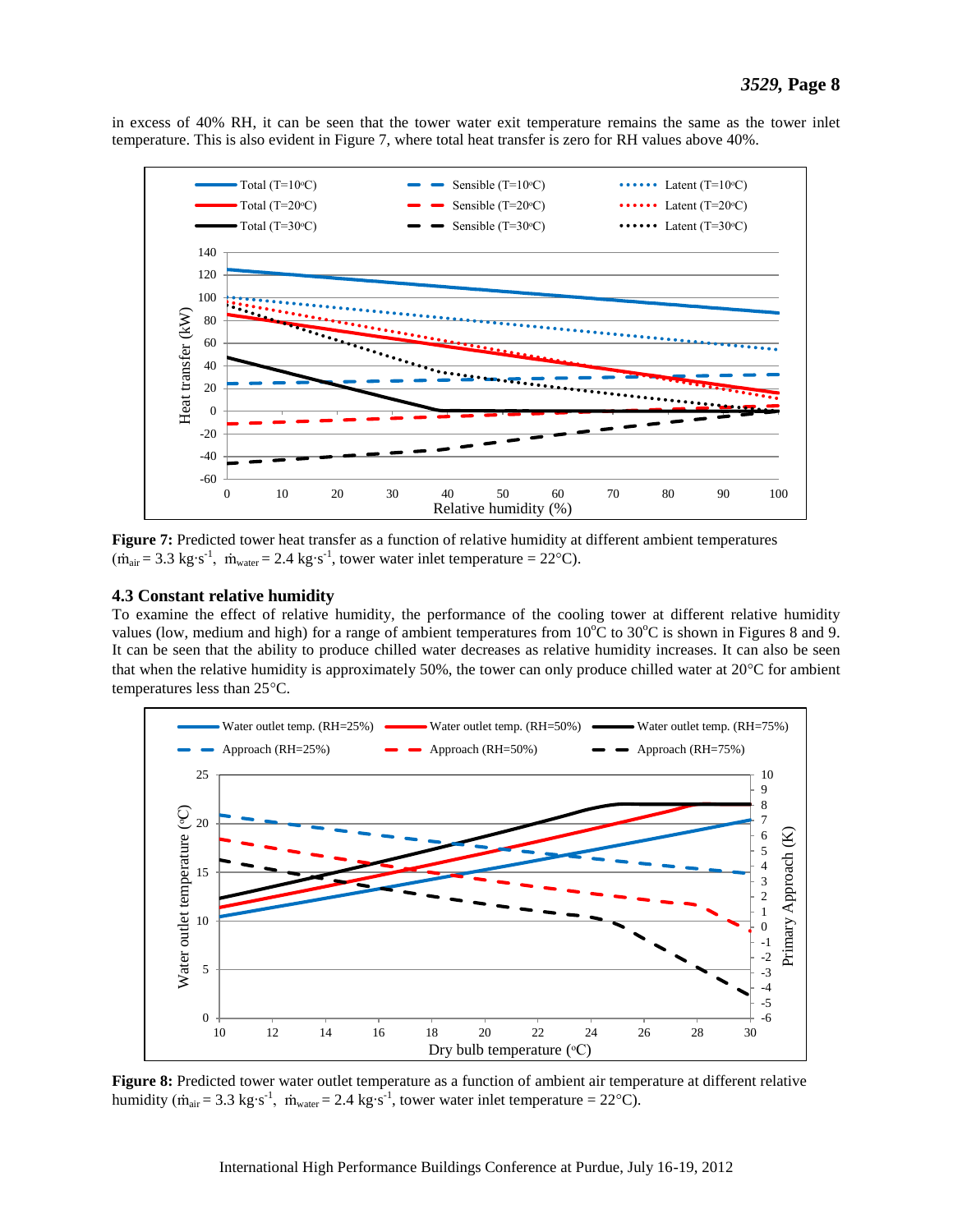Examining Figure 9, the potential of cooling tower is depleted at high RH values (RH > 75%), where the ambient temperature is greater than 25°C. Referring to Figure 9, it can be seen that total heat transfer tends to zero for high level of relative humidity, where the ambient temperature is more than  $25^{\circ}$ C.



**Figure 9:** Predicted tower heat transfer as a function of ambient air temperature at different relative humidity (m<sub>air</sub> = 3.3 kg⋅s<sup>-1</sup>,  $\dot{m}_{water} = 2.4 \text{ kg} \cdot \text{s}^{-1}$ , tower water inlet temperature = 22°C).

### **6. CONCLUSIONS**

Sensitivity studies using a mathematical model of a low approach open evaporative cooling tower for the production of high temperature indirect cooling water  $(14{\text -}16^{\circ}\text{C})$  are described. The performance of the tower is examined in terms of a number of its operational parameters including: tower water outlet temperature, tower approach temperature, tower total heat transfer, sensible heat transfer and latent heat transfer. Overall tower heat transfer is primarily by latent cooling, with cooling capabilities constrained by increasing humidity of the air. Likewise, the ability of the cooling tower to produce chilled water is also strongly dictated by the state of the ambient air, being constrained by increasing moisture content of the air.

#### **NOMENCLATURE**

| $\overline{A}$ | area $(m^2)$                                                  | a                          | surface area per unit volume, m <sup>-1</sup> |
|----------------|---------------------------------------------------------------|----------------------------|-----------------------------------------------|
| $c_p$          | specific heat capacity $(J \cdot kg^{-1} K^{-1})$             |                            | heat capacity rate, $mC_p(W^{\dagger}K^{-1})$ |
| i              | specific or latent heat of enthalpy $(J \cdot kg_{a+v}^{-1})$ | i'                         | enthalpy of dry air $(J \cdot kg_a^{-1})$     |
| K              | mass transfer coefficient $(kg·m-2s-1)$                       | L                          | water mass flow rate $(kg \cdot s^{-1})$      |
| Me             | Merkel number                                                 | m                          | mass flow rate, $(kg's^{-1})$                 |
| Q              | heat transfer rate (W)                                        | Т                          | temperature $({}^{\circ}C)$                   |
| V              | volume of tower $(m^3)$                                       | $\omega$                   | humidity ratio $(kg_v \cdot kg_a^{-1})$       |
| Subscripts     |                                                               |                            |                                               |
| a              | dry air or ambient conditions                                 | evap                       | evaporated                                    |
| fg             | latent heat of vapourisation                                  |                            | inlet                                         |
| $\Omega$       | outlet                                                        | $\boldsymbol{\mathcal{V}}$ | vapour                                        |
| W              | water                                                         |                            |                                               |